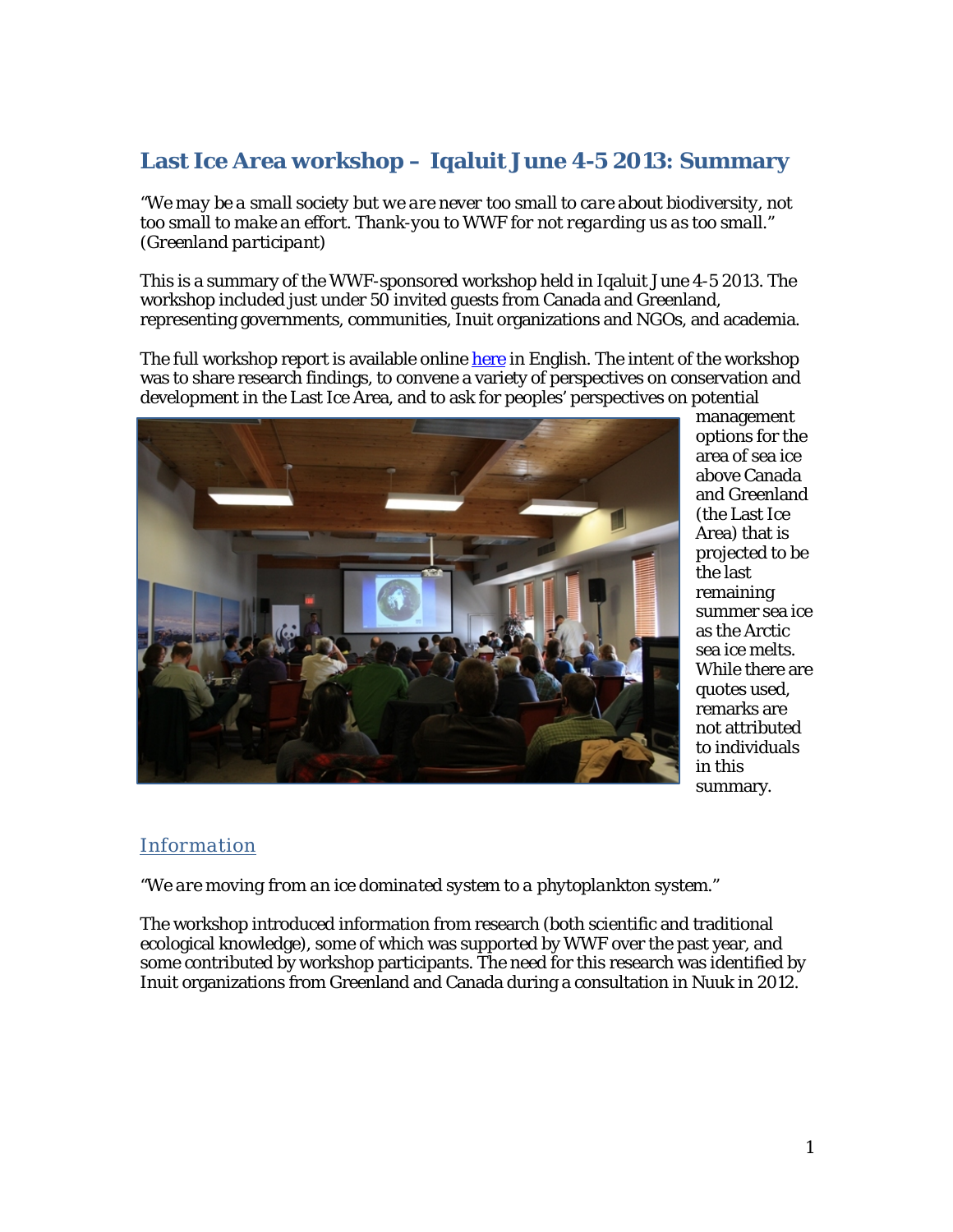Highlights include:

- Both knowledge systems (traditional and scientific) can help us understand the change occurring in the Arctic and what this change means to the animals and people
- Sea ice loss is variable across the Arctic but the trend from both



traditional knowledge and scientific modelling confirm progressive and accelerating loss of sea ice

- The high Arctic archipelago is predicted to be the most resilient summer sea ice and will remain the longest
- We should expect more precipitation at high latitudes but later arrival of snow resulting in less sea ice formation and increased difficulty for seals to den
- If we do reduce  $CO<sub>2</sub>$  in the atmosphere, sea ice responds quickly and can recover its former extent. The longer we wait to act and reduce  $CO<sub>2</sub>$  the less effect any change will have
- The diversity of life in the ice is exceptional and an important part of the nutrition of the north, as life within and under the ice forms the first stage of the food web and is the foundation of the biological production in the Arctic ocean including the marine mammals
- As ice melts there is a bloom that forms at the ice edge that gives a boost to the health of the Arctic Ocean this is the second part of a thrust of carbon to fuel the whole ecosystem – so if we lose sea ice we lose both of these
- We are still finding new species of life in ice we are losing sea ice faster than we can understand the implications of the loss
- Some Inuit are seeing changes in animal behaviours (e.g. polar bears stalking seals from land) and new species of fish, birds and even marine mammals such as killer whales
- Inuit observations show ice changes affect wildlife in many ways from changes in migration routes, wildlife health, population densities and animal behaviour
- Seismic testing has coincided in some areas with an apparent scarcity of marine mammals, according to local hunters
- Increased Arctic shipping potential is there but when commercial shipping may occur is still undetermined
- Resource development ahs the infrastructures and logistical needs provides opportunities and challenges for the Arctic ecosystem and northern communities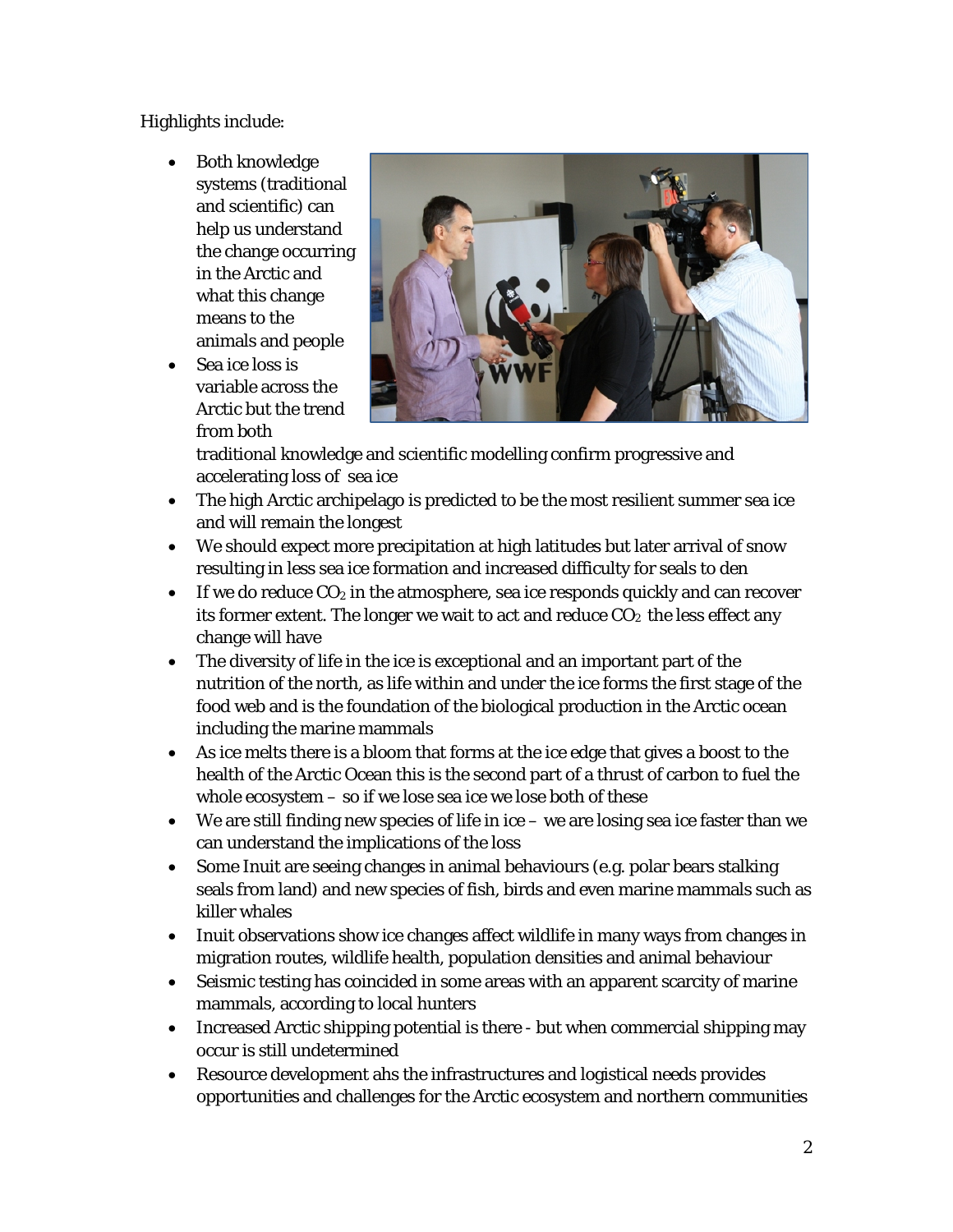- How Arctic change will affect communities and the people of the north needs to be the focus of research and policy development
- Knowledge is valuable tool for land use planning and forecasting future land use needs
- Various international management options have been development with various levels of success. We have an opportunity to be proactive in ensuring this unique ecosystem can be maintained for the people and animals who depend on it.

## *Questions*

### *"With more research there is an opportunity to make better decisions."*

Part of the purpose of the workshop was to gather peoples' remaining questions about the Last Ice Area. We will use the questions to help guide our research in coming years, and also share these questions with other organizations conducting research in this area (e.g. ArcticNet, Greenland Institute of Natural Resources).

- Polynyas (areas of open water in the ice) is it possible to model how long these will persist? What are the drivers of polynyas, how may the locations shift?
- Research should include culture and history (social science). "The nature of people as well as the nature of nature"
- How can WWF include more community/hunter knowledge in research?
- What are the likely changes in ocean currents and Arctic weather (precipitation, humidity/fog, snow)?
- How will ice breaking and seismic testing related to resource development and shipping affect animals?
- How can Inuit hunters best adapt to change in climate and species?
- How are UNESCO biosphere reserves working for other Indigenous peoples? What other management options are available for consideration?



• Marine mammal surveys may have to be conducted more frequently (currently @ every 10 years) to track impacts of climate change.

## *Social and cultural perspectives*

*"The land and environment touches all our lives and we must work together. Your work will help those of us who live up here as well as people in other places."*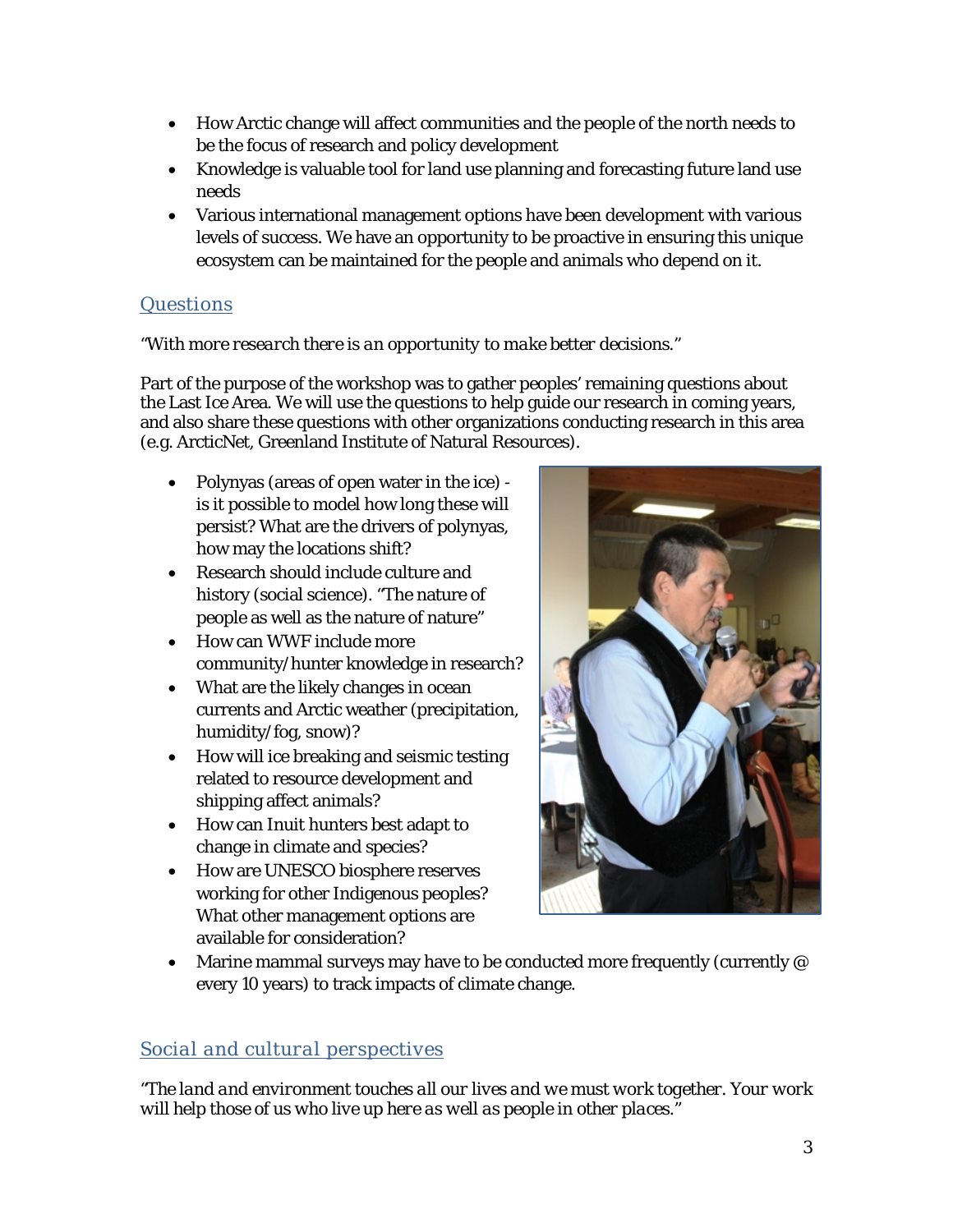WWF believes that it is important to think not just of what the Last Ice Area may mean to animals, but how changes to sea ice may affect people also. We invited some Inuit hunters to share these perspectives.

- This year we saw that the animals that used to turn up in September or October are there in May and June
- There is concern about impact of invasive species though also seen as opportunity by some (i.e. fisheries)
- There is concern about seismic testing, and comments that seismic testing seems to coincide with scarcity of marine mammals
- Questions on how local people could be helped to adapt Federal government in Canada (AANDC) has a programme to help communities prepare plans to adapt. Arctic Council's Arctic Resilience Report has a specific focus on food security
- What does Arctic change mean to the people and what do they need not just to survive but to thrive in a changing Arctic.

### *Management*

*"When we try to do something faster it takes longer. When we try to do something cheaper it costs more, when we try to it alone it we do not build the trust and relationship."*

Part of the agenda focused on management of the Last Ice Area. This included presentations from national governments (Greenland and Canada) on potential development in and around the area.



- WWF outlined the elements of a UNESCO Biosphere Reserve as one potential model of interest. Emphasis on involvement of local communities – integrates cultural and biological diversity
- Knowledge for planning the use of the land and waters is valuable for proactive policy and management decisions
- How Arctic change will affect communities and the people of the north needs to be the focus of research and policy development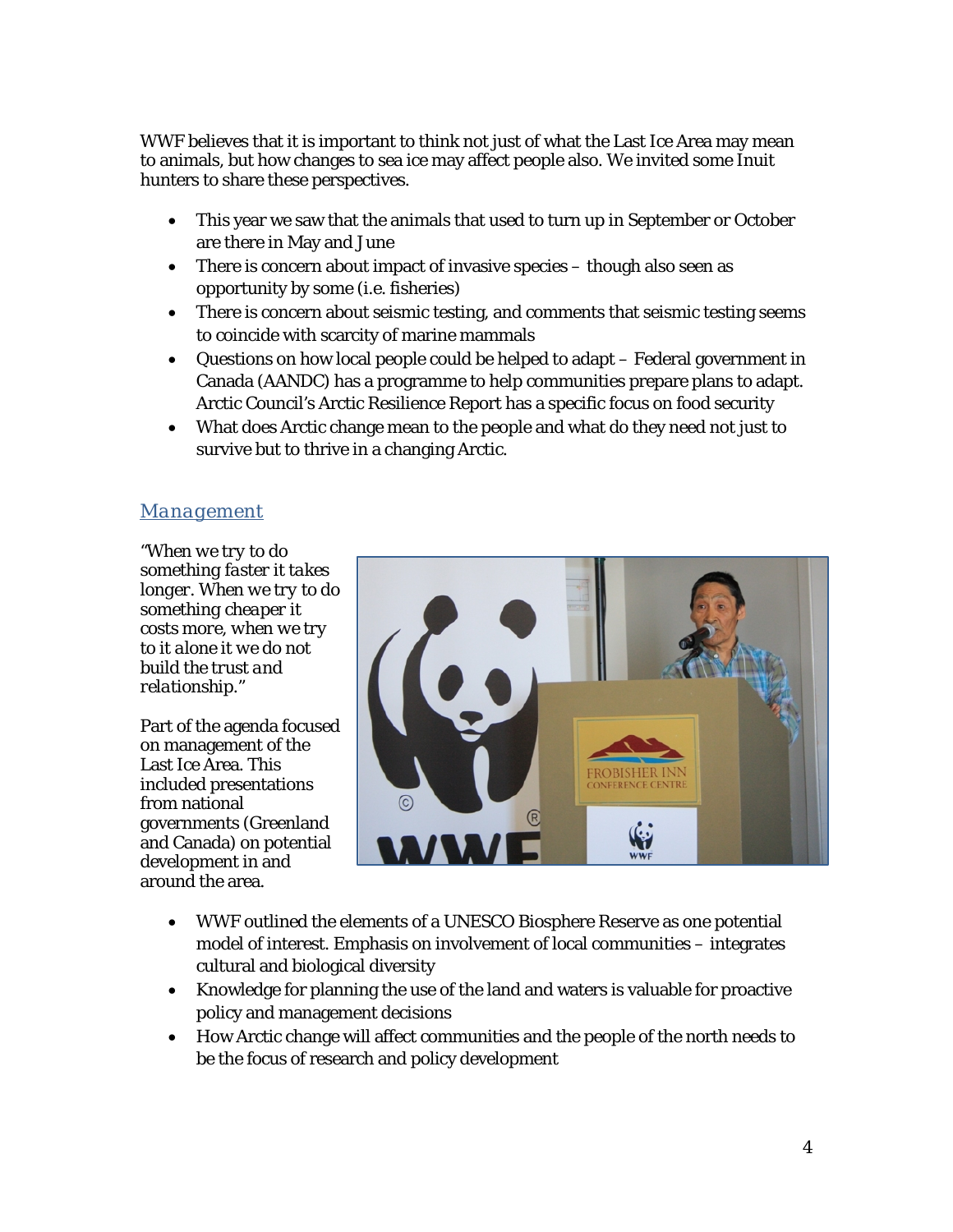- Various international management options have been development with various levels of success. We have an opportunity to be proactive in ensuring this unique ecosystem can be maintained for the people and animals who depend on it
- Canada's Department of Fisheries and Oceans has conducted a risk assessment related to climate change in the Arctic, it has identified three main themes: Changes in Biological Resources (greatest risk is to sustainable fisheries); Changes in Access and navigability in shipping; and increased demand to provide emergency response.
- The Canadian government is considering a Strategic Environmental Assessment for Baffin Bay
- One proposal was for an "Arctic Ocean Council" bringing together the five Arctic coastal states to discuss areas of mutual interest in Arctic Ocean management
- The settled land claim in Nunavut may make it somewhat easier to protect areas within Nunavut (approximately 10 years for such a protected area, as opposed to 30-40 years in areas with unsettled Indigenous claims)
- Both Greenlanders and people from Nunavut are sceptical of "outsiders" with opinions on how their environment should be managed
- Bringing Greenland and Nunavut decision makers together to begin to see how to manage the area in the future was much appreciated
- Shared stocks of wildlife between Canada and Greenland have hunting quota implications. We may be able to monitor number of animals locally, but does not necessarily mean we can manage species or quota locally
- Inuit at a community level are not always clear on their ability to intervene in development proposals – especially if they want to oppose development
- The eyes of the world are looking north (new observers to Arctic Council). "A region that was generally understood as being outside global affairs is now central to them"
- A biodiversity hot-spot analysis has been made for Greenland. Scientific report to come out this year. The North Water Polynya (Nordvandet) is extremely high in all criteria. This analysis is still to be integrated in management
- Greenland Government interest in expanding the use of user knowledge in management (pilot project Pisuna)
- In Greenland protected areas are generally used more for recreation and tourism (therefore more impacts) than non-protected areas
- Canadian Department of Fisheries and Oceans has identified Ecologically and Biologically Significant Areas (EBSAs) in the Canadian Arctic – Arctic Multi-year Pack Ice identified as an EBSA (M'Clure and Nares Strait) recognized these ice masses are important
- Partnerships and knowledge sharing in research and policy development are welcomed by the peoples who call the region home. Partnerships between Inuit, academia, government and NGO's need to be built on trust and mutual respect.